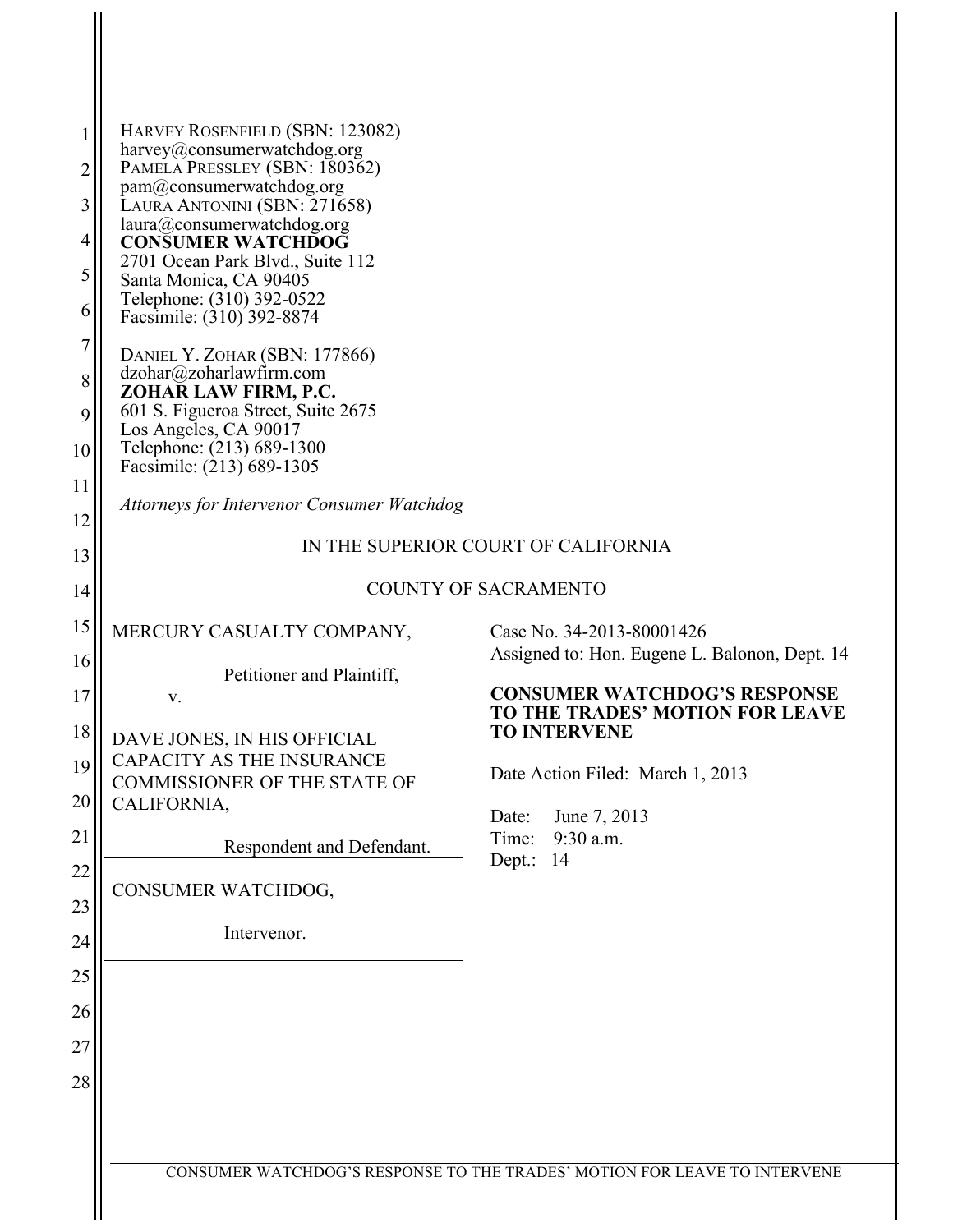### **I. INTRODUCTION**

Intervenor Consumer Watchdog does not oppose the intervention of Personal Insurance Federation of California, American Insurance Association, Property Casualty Insurers Association of America dba Association of California Insurance Companies, National Association of Mutual Insurance Companies, and Pacific Association of Domestic Insurance Companies (collectively the "Trades") in this matter pursuant to Insurance Code section 1861.10. Consumer Watchdog submits this response to the Trades' Motion for Leave to Intervene and supporting Memorandum of Points and Authorities ("Memorandum") to make clear, however, that while Consumer Watchdog does not oppose the Trades' intervention, it strongly disagrees with the substantive positions and crucial inaccuracies set forth in the Trades' Memorandum and proposed Complaint in Intervention on the issues raised in Petitioner Mercury's Verified Petition for a Peremptory Writ of Mandate ("Petition").<sup>1</sup>

The Trades join Mercury in asking this Court to overturn the long-accepted meaning and application of key provisions of the prior approval regulatory formula that governs all property casualty insurance rate applications under Proposition 103, which was adopted by California voters in 1988.<sup>2</sup> Specifically, the Trades challenge two aspects of the Insurance Commissioner's February 11, 2013, Order adopting the Administrative Law Judge's Proposed Decision<sup>3</sup> in the underlying administrative proceeding: (1) the Commissioner's application of the "deep financial hardship" test articulated by the California Supreme Court in *20th Century v. Garamendi* (1994) 8 Cal.4th 216 ("*20th Century*") in

<sup>3</sup> Certified Administrative Record filed Mar. 12, 2013 ("CR"), Vol. I, pp. 2037-2178 (Order Adopting Proposed Decision ["Order"] dated February 11, 2013; Proposed Decision ["Decision"]).

1

2

 $1$ . This response is not intended as an exhaustive discussion of Consumer Watchdog's disagreement with the Trades' positions, which Consumer Watchdog expects to set forth more fully in briefing on the merits of Mercury's Petition.

 $2^2$  A detailed set of regulations was promulgated after the passage of Proposition 103 to provide the ratemaking formulae and the definitions of its component factors that are used to determine whether an insurer's proposed rates are excessive pursuant to section 1861.05 (the "Prior Approval Regulations"). (See Cal. Code Regs., tit. 10 ("10 CCR"), §§ 2641.1-2644.27.) The Prior Approval Regulations, which

have governed the insurance industry for more than two decades, specify the calculation of the "maximum permitted earned premium" and the "minimum permitted earned premium" (see, e.g., 10 CCR §§ 2644.2, 2644.3). These are the Commissioner's determination of the statutory boundaries of

<sup>&</sup>quot;excessive" and "inadequate." (*20th Century Insurance Co. v. Garamendi* (1994) 8 Cal.4th 216, 254.) The Prior Approval Regulations include nine separate provisions that grant additional regulatory

flexibility by permitting insurers to seek "variances" from certain components or the output of the maximum permitted earned premium calculation. (See 10 CCR § 2644.27(f)(1)-(9).)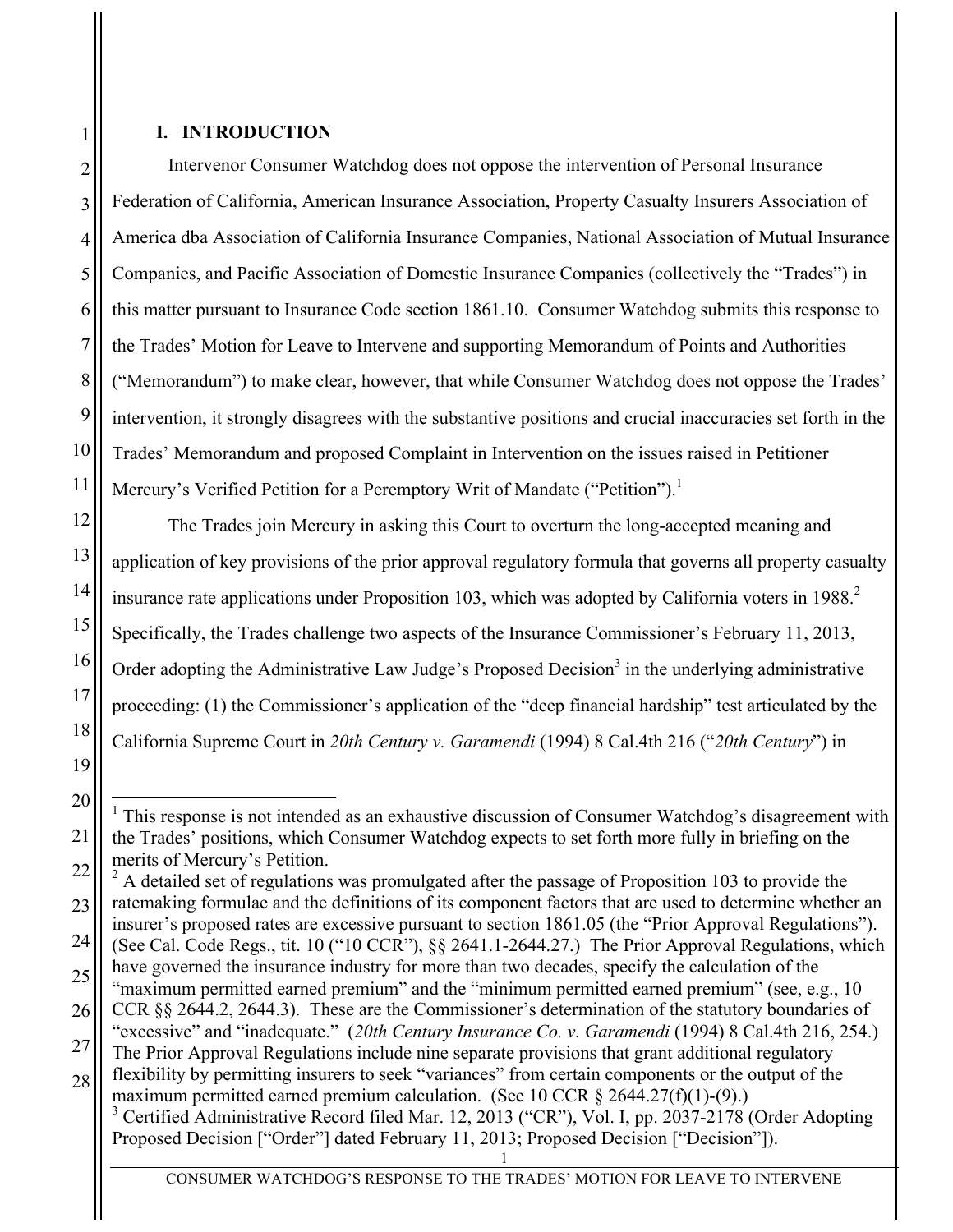determining whether an insurer (here, Mercury) qualifies for a "confiscation variance" under 10 CCR § 2644.27(f)(9); and (2) the Commissioner's interpretation of "institutional advertising expenses" under 10 CCR § 2644.10(f).

The Trades' framing of the issues in their intervention papers reveal their attempt to use this proceeding as a vehicle to revise the well-established meaning and application of the Commissioner's Prior Approval Regulations as interpreted and upheld by the California Supreme Court in order to allow the property casualty insurance industry to charge consumers excessive rates and collect more profit.

### **II. THE COMMISSIONER APPLIED THE PROPER TEST IN ANALYZING THE REQUESTED CONFISCATION VARIANCE.**

### **A.** *20th Century v. Garamendi* **Does Not Apply a "Fair Return Principle" for Determining Whether Insurance Rates Produced Under the Regulatory Ratemaking Formula are Confiscatory.**

The Trades echo the fiction being thrust upon this Court by Mercury that *20th Century*, *supra*, 8 Cal.4th 216, is grounded on a "fair return principle" (Mem. at 7:13) for determining whether the regulatory ratemaking formula would produce a confiscatory result. The Trades incorrectly state that the *20th Century* Court "recognized an 'implied constitutional variance'" to allow insurers to "adjust[]" and "avoid[]" confiscatory rates (Mem. at 7:6-8), which the Trades claim is based on a "fair return principle" (Mem. at 7:9-17). Notably, neither of the phrases the Trades place in quotes throughout their Memorandum – "implied constitutional variance" or "fair return principle" – appear anywhere in the *20th Century* opinion.

The Trades' repeated use of invented phrases and selected quotes cannot supplant the confiscation test applicable to insurance rates under the Commissioner's regulatory ratemaking formula as actually articulated by the  $20<sup>th</sup>$  *Century* Court. As the Court in 20th *Century* explains, "[w]hen a regulation is challenged as violative of the takings clause as applied, *the question is whether*, in the particular case, *its terms set a rate that is unjust and unreasonable and hence confiscatory*." (*20th Century*, *supra*, 8 Cal.4th 216 at 318, emphasis added.) The Court went on to state, "[j]udicial inquiry as to whether or not a rate is just and reasonable is also limited." (*Ibid*.) Indeed, such an inquiry by the court is "at an end" "[i]f the total effect of the rate order cannot be said to be unjust and unreasonable." (*Ibid*., quoting *Power Comm'n v. Hope Gas Co.* (1944) 320 U.S. 591, 602; see also *id*. at 292-293.) Following *Hope*, *supra*, 320 U.S. 591, the *20th Century* Court held that "confiscation" requires a

1

2

3

2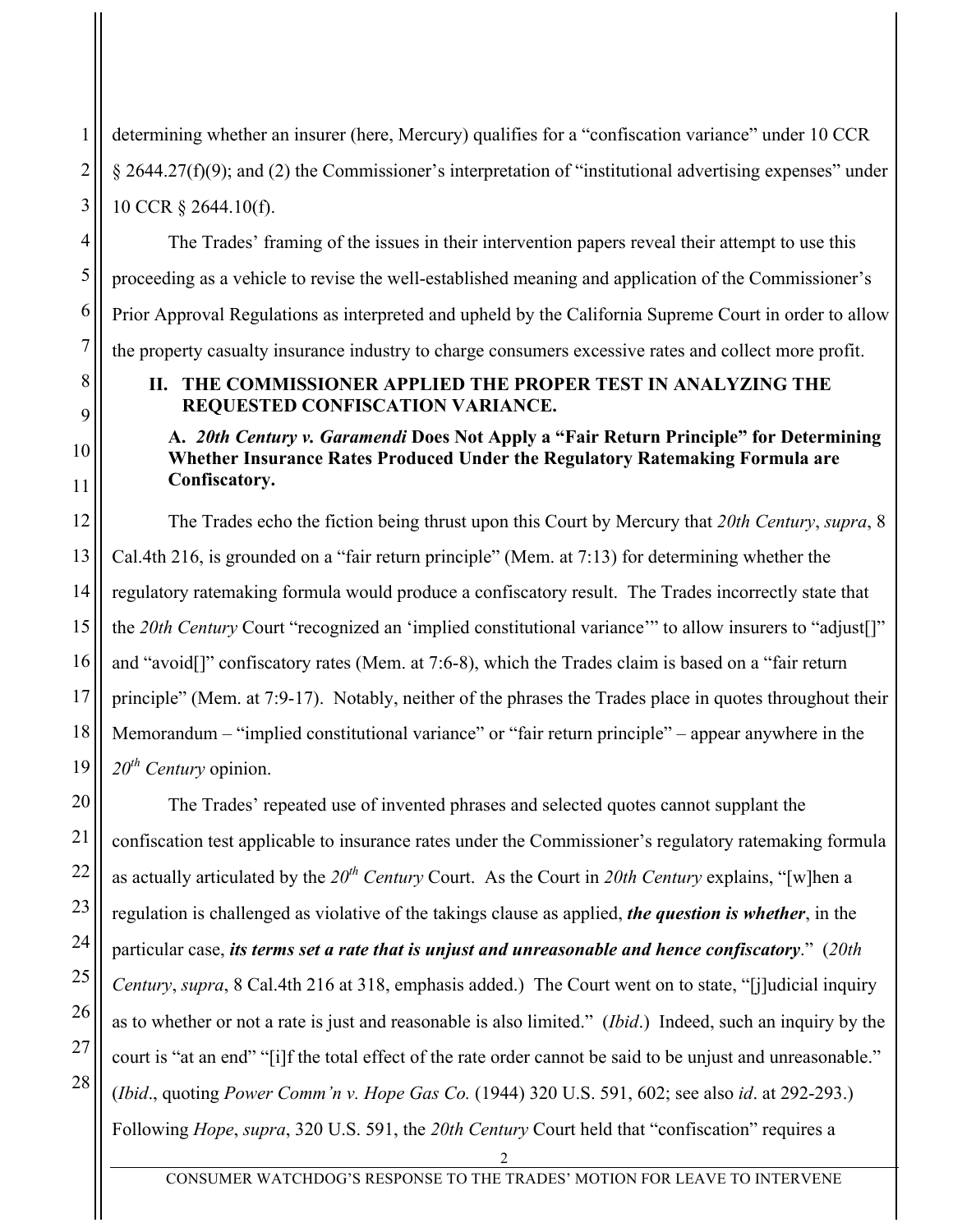showing by the insurer that "the rate in question does not allow it to operate successfully" and that it will cause the company to suffer "deep financial hardship." (*20th Century*, *supra*, 8 Cal.4th at 296, citing Tribe, American Constitutional Law (2d ed. 1988) p. 593, fn. 3 [characterizing *Hope* as a "standard that only the most egregiously confiscatory rate structure would have difficulty meeting"].) "In a word, the inability to operate successfully is a necessary-but not a sufficient-condition of confiscation." (*Ibid*.) Whether a rate "is unjust and unreasonable in its consequences and therefore confiscatory depends on a **balancing** of the interests of [the insurer] and its insureds." (*Id.* at 325, emphasis added; see also *id.* at 293-295 [discussing the "balancing of the interests of the producers of the goods or services under regulation and the interests of the consumers of such goods or services" under the standards set forth by the U.S. Supreme Court in *Hope*, *supra*, 320 U.S. 591].) While the Court noted that the insurer has an *interest* in "a 'return to the equity owner' that is 'commensurate with returns on investments in other enterprises having corresponding risks' and 'sufficient to assure confidence in the financial integrity of the enterprise, so as to maintain its credit and to attract capital' [citations omitted]," it went on to state that the insurer's "interest, however, is just that: *it is an interest, not a right*" and is "'*only one of the variables in the constitutional calculus of reasonableness*.'" (*Id*. at 325-326, citations omitted, emphasis added.) Indeed, the insurer "has no constitutional right to a profit ...." [citation omitted] and "it has no constitutional right even against a loss." (*Id*. at 326.)

Contrary to the Trades' contentions, the Court, relying on and quoting U.S. Supreme Court precedent, determined that confiscation with respect to property-casualty insurance rates is *not*: (1) "whenever a rate simply does not 'produce[] a profit which an investor could reasonably expect to earn in other businesses with comparable investment risks and which is sufficient to attract capital'" (*id.* at 297); (2) limiting allowed costs by, among other things, using an efficiency standard (*id.* at 289-90); (3) requiring the use of a uniform leverage factor (*id.* at 309-11); or (4) a line-by-line test; rather it is a test of "the condition of the insurer as a whole" (*id*. at 308-09).

The Commissioner's Decision correctly noted that *20th Century* never uses the invented phrase, "fair rate of return"; nor does *20th Century* rely on such a test (or articulate a "fair return principle"), contrary to the Trades' assertions. (See CR at 2169.) Under the actual confiscation test set forth in *20th Century*, and as correctly applied by the ALJ and the Commissioner in this case, a determination of

1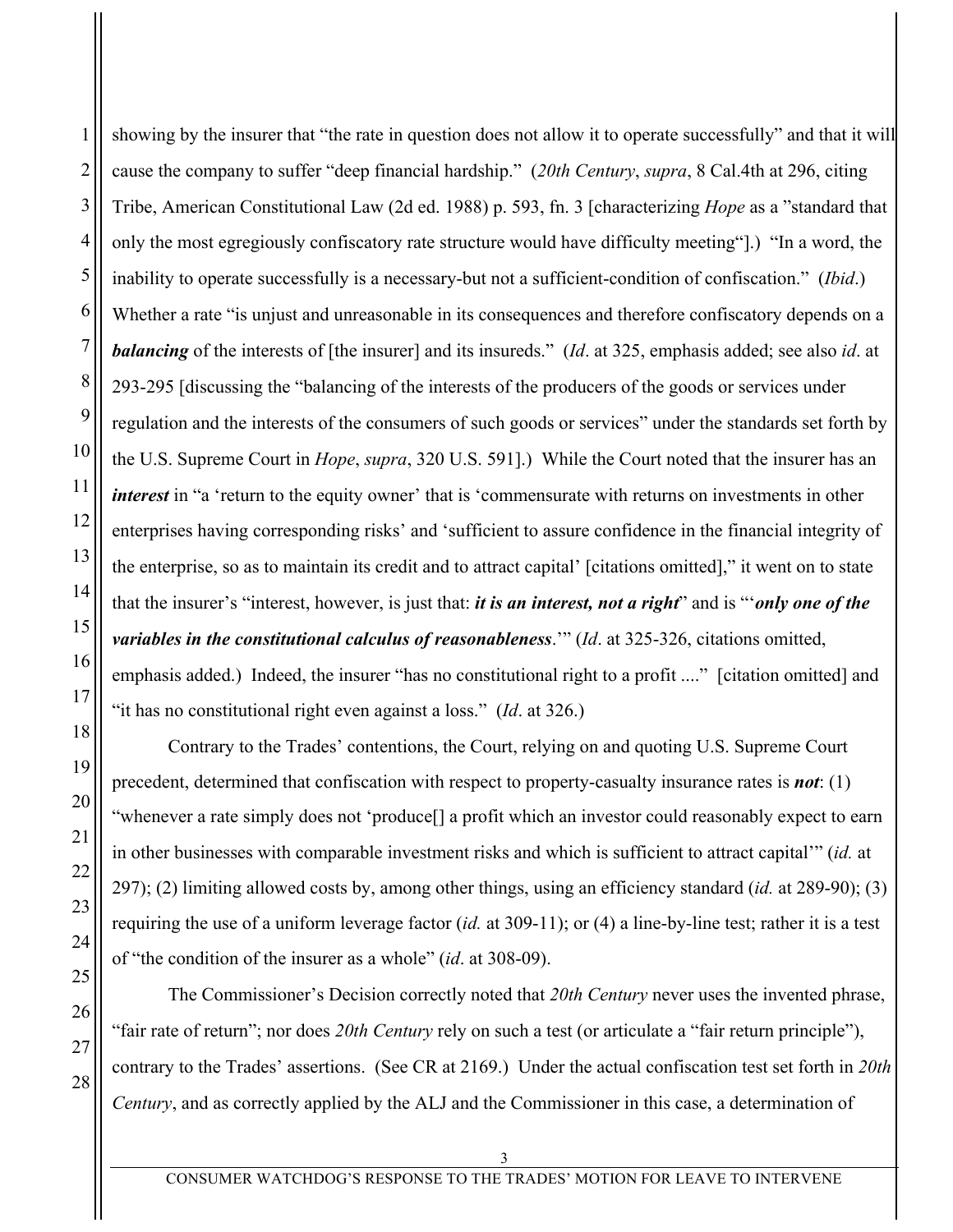28

"confiscation" involves a case-by-case complex factual determination of the actual effects of implementing a particular rate on the totality of an insurer's business and a balancing of the insurer's and the insured's interests, not an abstract analysis of why, in an insurer's view, the Commissioner's chosen rate of return is insufficient, or whether an insurer simply disagrees with the amount of its projected losses, which is the case with Mercury here. Instead, an insurer must offer evidence to show that its entire enterprise will have an inability to operate successfully when the proposed rate is enacted. (See *20th Century*, *supra*, 8 Cal.4th at 295 ["In attempting to balance producer and consumer interests, one may of course arrive at a rate that disappoints one or even both parties. But a striking of the balance to the producer's detriment does not necessarily work confiscation. Indeed, it can *threaten* confiscation only when it prevents the producer from 'operating successfully,'" emphasis in original].) In essence, were the Trades' and Mercury's argument that a "fair return principle" is the proper confiscation standard to be accepted, then whenever an insurer claimed that the resulting rate would not allow it to achieve enough profit in the eyes of Wall Street analysts, then the matter would suddenly become a debate over constitutional takings. The result would be that the regulatory formula would be rendered meaningless, since whenever an insurer felt that it was entitled to a higher profit, the application of the entire formula could be called into question. But this was not the intent of the regulations and finds no support in the regulatory history or established California and U.S. Supreme Court precedent discussing regulatory takings.

# **B. The Current Regulations Are Not Grounded in the "Fair Return Principle."**

The Trades' claim that the Commissioner "accepted 'the fair return principle'" (Mem. at 2:5-6) as a foundation "in adopting the current rate regulations" (*id.* at 2:4) is likewise without support. In support of this claim, the Trades cite to an excerpt from a "Summary of and Response to Public Comment Received" by the Department on a proposed regulation on variances generally. (Mem. at 8:3- 13.) In that Summary, the Commissioner stated: "The Commissioner is also aware that insurers must be allowed an opportunity to earn a fair and reasonable rate of return." (Wells Decl., Exh. 1, p. 128.) Contrary to the Trades' contentions, the Commissioner *did not* state that this "opportunity" was the "foundation on which the regulatory formula is built" (Mem. at 2:3-4), nor did he state that "the fair return principle" is the test for confiscation articulated in  $20^{th}$  *Century* (Mem. at 8:14).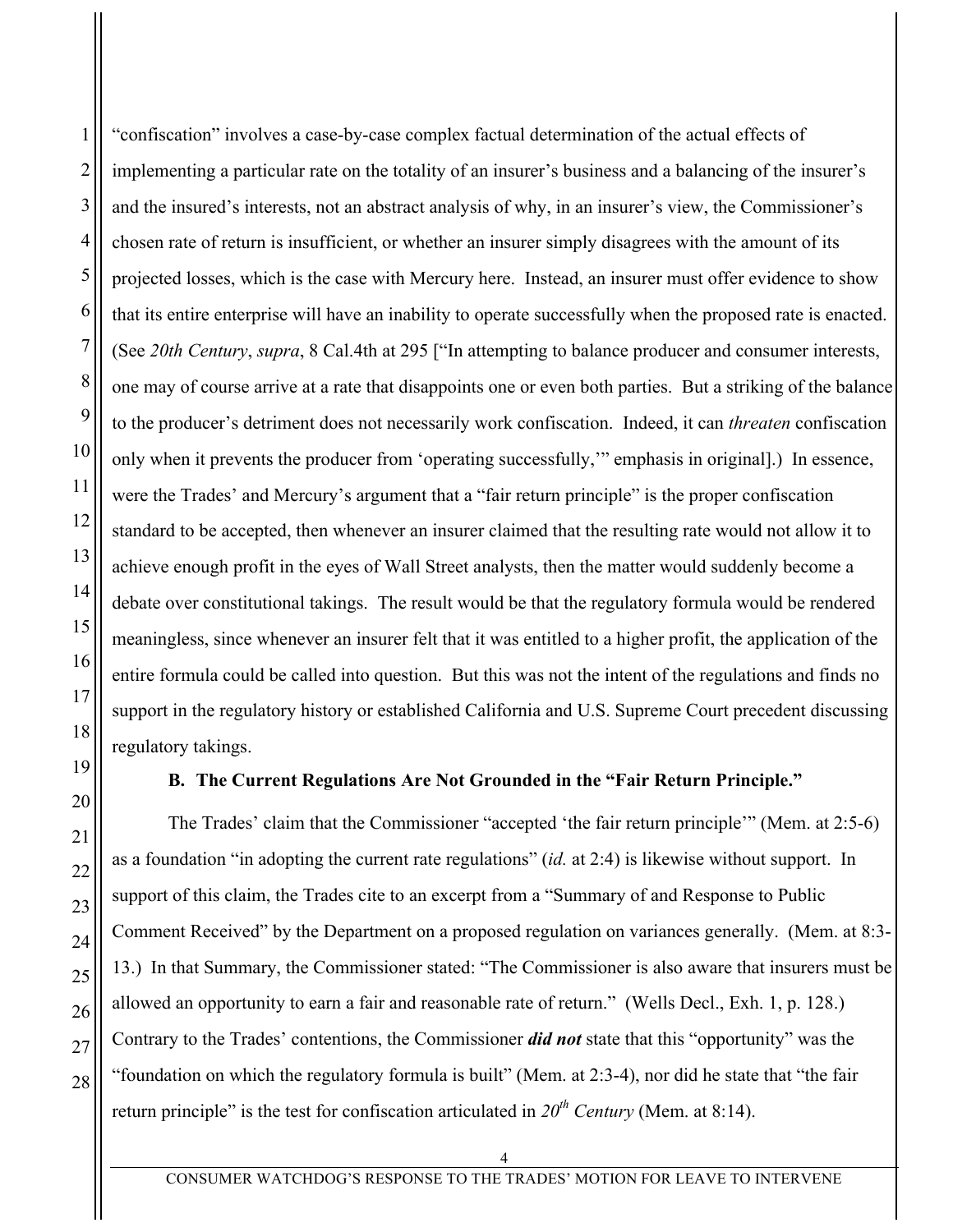1

2

3

4

The language in 10 CCR  $\S$  2644.27(f)(9) speaks for itself. 10 CCR  $\S$  2644.27(f)(9) provides for a confiscation variance based on a showing "[t]hat the maximum permitted earned premium would be confiscatory as applied." As further stated in the regulation, "[t]his is the constitutionally mandated variance articulated in *20th Century v. Garamendi* (1994) 8 Cal.4th 216 which is *an end result test applied to the enterprise as a whole*." (10 CCR § 2644.27(f)(9), emphasis added.) The regulation thus expressly requires adherence to the standard "articulated in 2*0th Century*". As discussed above, the confiscation standard articulated in 20<sup>th</sup> *Century* is not grounded on a "fair return principle" as urged by the Trades.

# **C. The Commissioner's Decision Correctly Applies the**  $20<sup>th</sup>$ *Century* **Confiscation Test.**

Contrary to the Trades' claims, the Commissioner's Decision in this matter *did not* renounce the prior statements articulated at the time the regulations were adopted about the importance of the variances by "requiring that a rate order must produce financial distress for its impact to constitute confiscation" (Mem. at 2:7-10; see also Mem. at 8:15-17). Indeed, the Commissioner's Decision discussed the proper legal standards for confiscation as articulated in U.S. Supreme Court decisions and *20th Century* (CR at 2154-2158), as discussed above. Then, applying those standards, the Commissioner found that Mercury did not meet its burden of proving that the maximum indicated rate would result in confiscation because, based on the evidence presented, "the maximum indicated rate permits Mercury to earn a profit and maintain its financial integrity." (CR at 2164-2165 [finding that the maximum permitted rate would result in "at least a 7.32% after-tax rate of return and at least \$1.8 million profit to Mercury"].)

Also, the Trades' assertion that the Commissioner incorrectly applied the relitigation ban<sup>4</sup> to prevent Mercury from presenting its legal arguments and evidence on the "fair rate of return" test is

<sup>5</sup> <sup>4</sup> The Commissioner's review of rates must use a single, consistent methodology. (10 CCR  $\S$  2643.1.) To assure that uniformity, and prevent each rate proceeding from becoming a protracted battle, an insurance company is barred from challenging particular components of the Prior Approval Regulations during a rate application proceeding. This is known as the "Relitigation Ban." (See 10 CCR § 2646.4(c) ["Relitigation in a hearing on an individual insurer's rates of *a matter already determined either by these regulations or by a generic determination* is out of order and shall not be permitted." (Emphasis added)].) As the Supreme Court in *20th Century* explained in discussing the Relitigation Ban: "[i]n adjudication, the judge applies declared law; he does not entertain the question whether its underlying premises are sound. That is as it should be. Otherwise, standardless, *ad hoc* decisionmaking would result." (*Id*. at 312.)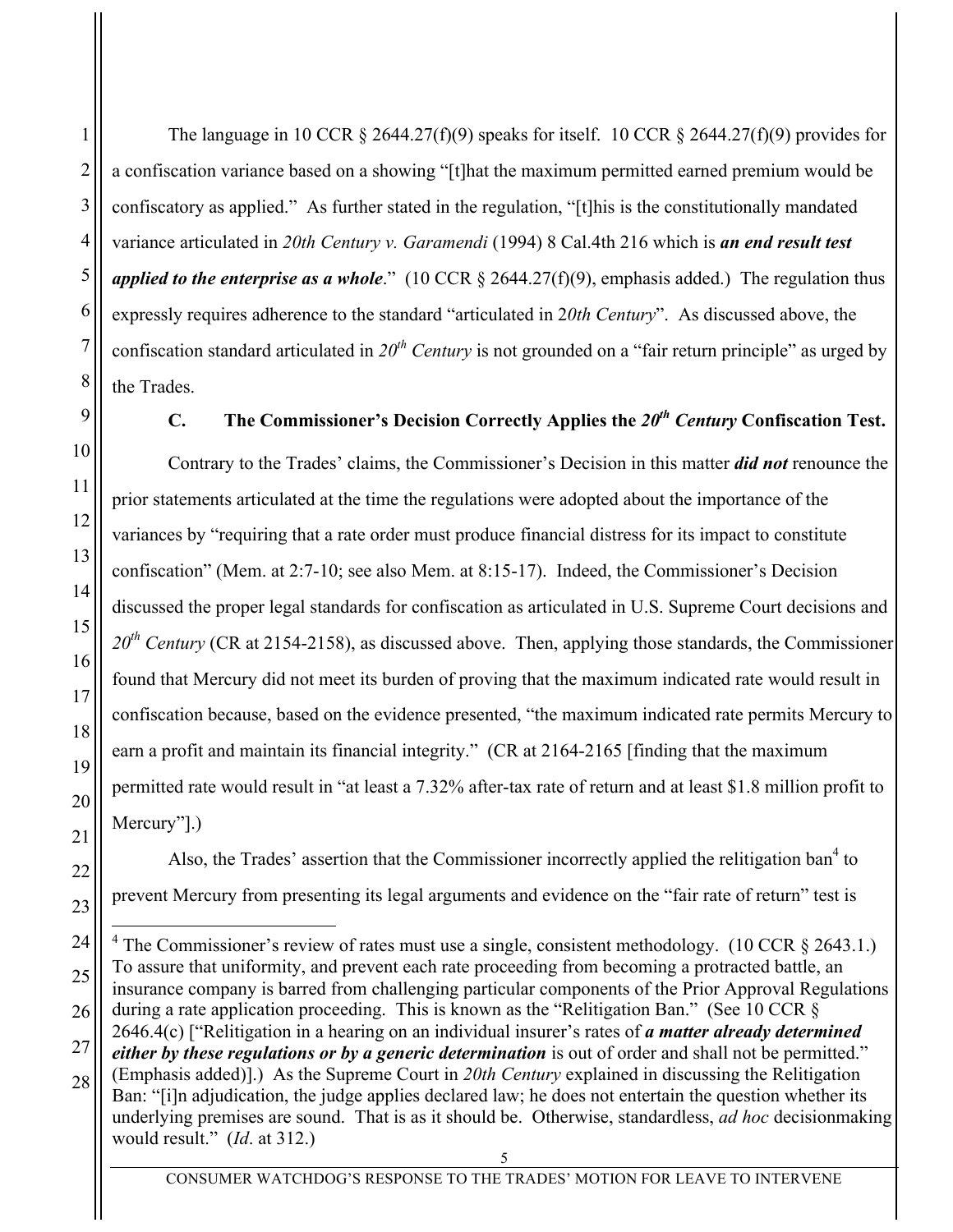without merit. (See Mem. at 9:25-10:3.) The Decision discusses at length Mercury's testimony and evidence that was admitted on the confiscation issue, and weighs it against that presented by the Department and Consumer Watchdog. (CR at 2158-2166.) The Commissioner's Decision is thus supported by the weight of the evidence and follows the controlling decision of the California Supreme Court in *20th Century*.

# **III. THE COMMISSIONER'S INTERPRETATION OF "INSTITUTIONAL ADVERTISING" IS CORRECT.**

The Trades present a breadbasket of reasons for why, in their view, the Decision "incorrectly construes  $\S$  2644.10(f) to sweep in virtually all advertising" (Mem. at 11:2-3) as "institutional advertising", none of which have merit.

The regulations, at 10 CCR § 2644.10(f), require that expenses for institutional advertising be excluded from the rate calculation.<sup>5</sup> Subsection (f) defines institutional advertising as "advertising not aimed at obtaining business for a specific insurer and not providing consumers with information pertinent to the decision whether to buy the insurer's product." In other words, institutional advertising includes advertising that is not aimed at obtaining business for a specific insurer and advertising that does not provide consumers with information pertinent to an insurer's product.

The underlying intent of this regulation is that if a specific insurer expends money to promote their insurance products and provides useful information to policyholders about those products, that expense should be factored into the rate calculation. However, since "institutional" ads, such as the display of the company's logo at sporting events or other sponsorship activities, are not aimed at specific insurers and do not provide information relevant to consumers' decisions to purchase the insurer's

CONSUMER WATCHDOG'S RESPONSE TO THE TRADES' MOTION FOR LEAVE TO INTERVENE

 $<sup>5</sup>$  Expenses are accounted for in the regulatory formula by way of an "efficiency standard," which is</sup> expressed as a "ratio of historic underwriting expenses, including adjusting and other expenses to historic earned premiums" and "represents the fixed and variable cost for a reasonably efficient insurer to provide insurance and to render good service to its customers." (10 CCR  $\S$  2644.12(a).) The Commissioner sets an efficiency standard for each insurance line and type of distribution system. (*Ibid*.) The regulations mandate that certain expenses be "excluded" $-$  i.e., "not  $\lceil$ ] allowed for ratemaking purposes." Expense items that must be excluded include "[i]nstitutional advertising expenses." (10 CCR § 2644.10(f).) These excluded expenses are calculated for each company on an all lines (subject to Proposition 103), group-wide basis, and then the efficiency standard is reduced by a ratio of those excluded expenses to direct earned premium. (See, e.g., 10 CCR § 2644.10 ["The disallowance shall be effected by reducing the efficiency standard by the ratio of the insurer's national excluded expenses to its national direct earned premium."])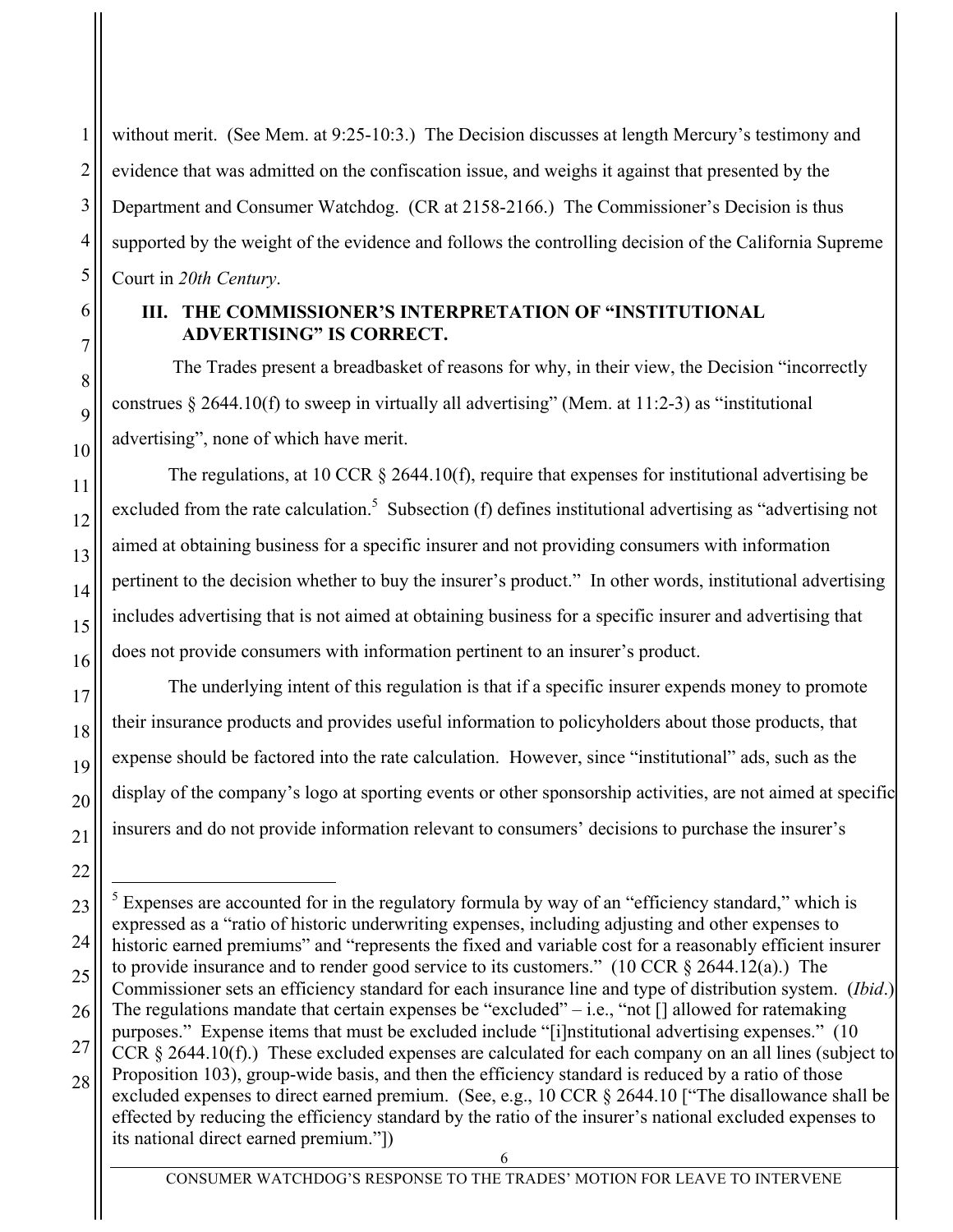products, the regulations preclude insurers from passing through the expenses related to such ads to its policyholders.

First, the Trades contend that the Commissioner interprets the word "and" in 10 CCR § 2644.10(f) incorrectly. (See Mem. at 11:4-11.) Contrary to this contention, the Decision parsed the words of the regulation and its underlying intent to properly conclude institutional advertising, as defined in 10 CCR  $\S$  2644.10(f), is both advertising that is not aimed at obtaining business for a specific insurer and advertising that does not provide consumers with information pertinent to an insurer's product. (CR at 2138-2139, 2147-2148.) Here, the Commissioner found that the advertisements in question did not mention a specific insurer *and* did not provide consumers with pertinent product information. (See CR at 2142-2148.)

The Trades next contend that "the Order appears to require that advertising specifically name a specific insurer, by its formal name, to be advertising 'aimed at obtaining business for a specific insurer'" (Mem. at 11:12-13), which the Trades argue "is not a stated requirement." (*Id*. at 11:13-14.) Contrary to the Trades contention, however, the Commissioner's Decision did not state that naming a specific insurer by its formal name is a requirement of the regulation. Instead, considering the intent of the regulation, the Commissioner explained that "[c]onsumers are obligated to pay only expenses necessary in the offering of an insurance product or that in some way provide them a benefit. Mercury may not charge consumers for advertising that promotes corporate identity, enhances public opinion, or increases name and brand awareness." (CR at 2144.) Since "Mercury chose to directs its advertising budget towards its entire group of affiliates," the Commissioner concluded that Mercury's advertisements were not aimed at obtaining business for a "specific insurer" under 10 CCR § 2644.10(f). (CR at 2143.) The analysis set forth in the Decision applies to the situation where Mercury chose to use the fictitious name "Mercury Insurance Group" rather than to promote any specific insurer or insurer's products, and in this instance, the Commissioner found that these ads were "institutional" in nature.

Finally, the Trades' argument that the regulation is an unconstitutional burden on protected commercial speech (Mem. at 12:2-10) is nonsensical, as insurers remain free to advertise as a group of companies or specific insurers with or without providing pertinent information about an insurer's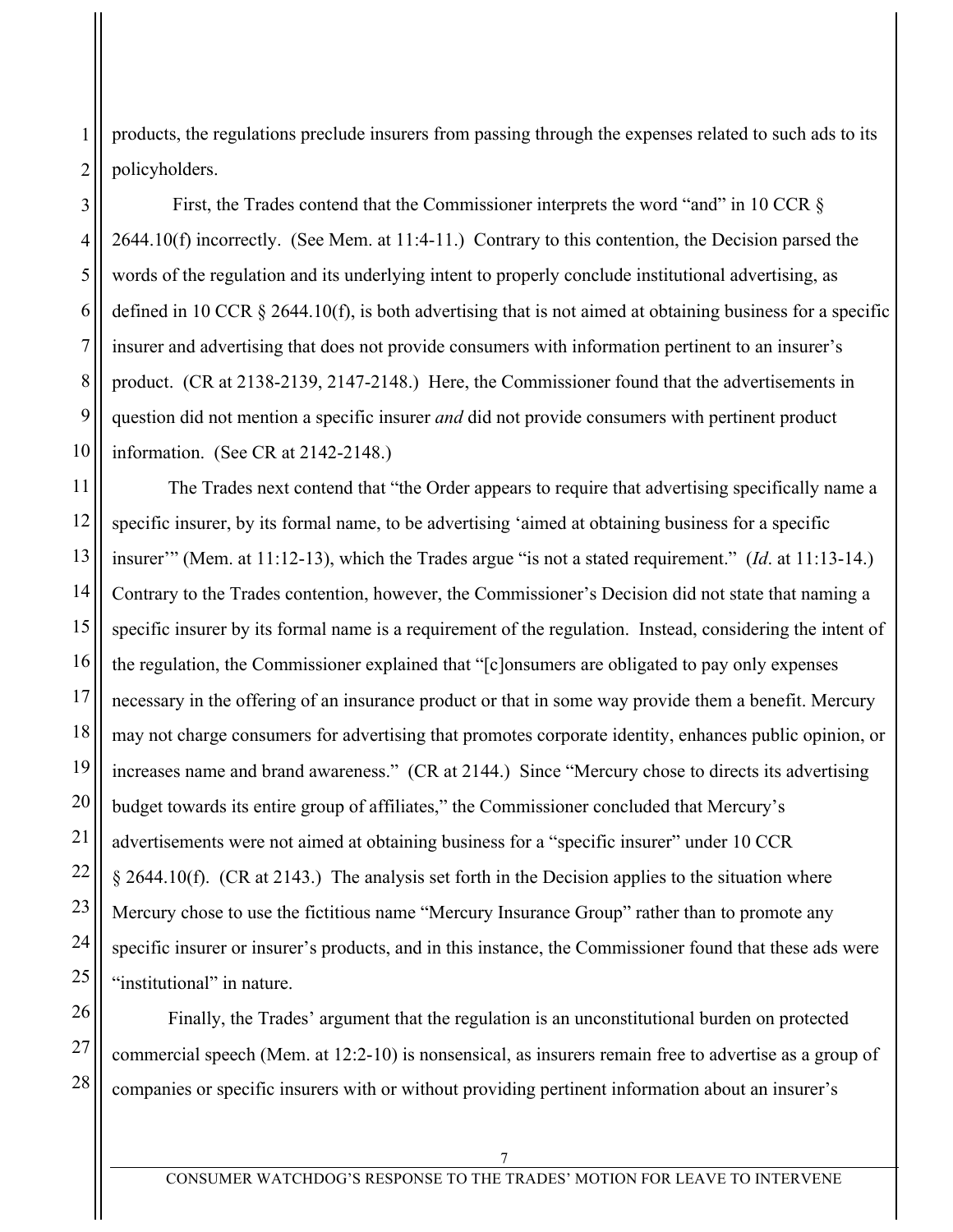products as they wish. The regulation simply requires that if they choose to engage in advertising that is "institutional" in nature, they must exclude those costs from the calculation of policyholders' premiums.

In sum, the Commissioner's interpretation and application of 10 CCR  $\S$  2644.10(f) is fully supported by the law and the evidence, as set forth in the Decision's discussion of the plain meaning and intent of the regulation, relevant case law, and Mercury's ads, which do not seek business for a specific insurer and do not provide consumers with pertinent information about a Mercury insurance product. (See CR at 2142-2148.)

#### IV. CONCLUSION

 $\mathbf{1}$ 

 $\overline{2}$ 

3

 $\overline{4}$ 

 $\vert$ 

6

 $\overline{7}$ 

8

 $14$ 

Although Consumer Watchdog does not oppose the Trades' intervention, Consumer Watchdog 9 strongly disagrees with and opposes the arguments and misstatements set forth by the Trades in their 10 intervention papers regarding the Commissioner's interpretation and application of the law governing 11 confiscation variances and institutional advertising. Consumer Watchdog expects to more fully brief 12 these issues in conjunction with the Court's consideration of the merits of Mercury's Petition. 13

| 15 | Dated: May 24, 2013 | Respectfully Submitted,                                                   |
|----|---------------------|---------------------------------------------------------------------------|
| 16 |                     | <b>CONSUMER WATCHDOG</b>                                                  |
| 17 |                     | Harvey Rosenfield                                                         |
| 18 |                     | Pamela Pressley<br>Laura Antonini                                         |
| 19 |                     |                                                                           |
| 20 |                     | Tessley<br>BY:                                                            |
| 21 |                     | Pamela Pressley<br>Attorneys for Intervenor CONSUMER WATCHDOG             |
| 22 |                     |                                                                           |
| 23 |                     |                                                                           |
| 24 |                     |                                                                           |
| 25 |                     |                                                                           |
| 26 |                     |                                                                           |
| 27 |                     |                                                                           |
| 28 |                     |                                                                           |
|    |                     |                                                                           |
|    |                     | 8                                                                         |
|    |                     | CONSUMER WATCHDOG'S RESPONSE TO THE TRADES' MOTION FOR LEAVE TO INTERVENE |
|    |                     |                                                                           |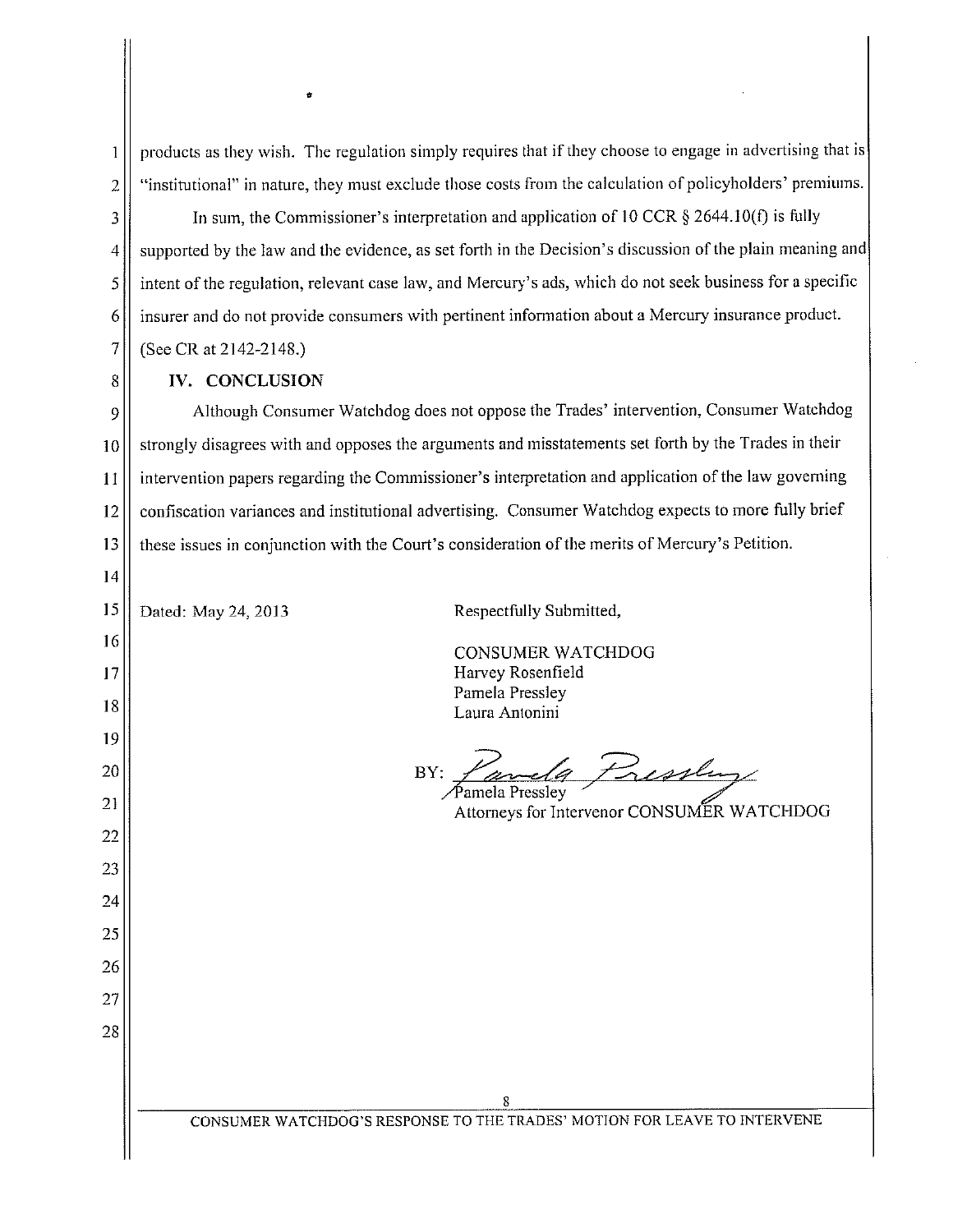# **PROOF OF SERVICE**

#### [BY OVERNIGHT OR U.S. MAIL, FAX TRANSMISSION, **EMAIL TRANSMISSION AND/OR PERSONAL SERVICE** State of California, City of Santa Monica, County of Los Angeles

I am employed in the City of Santa Monica and County of Los Angeles, State of California. I am over the age of 18 years and not a party to the within action. My business address is 2701 Ocean Park Blvd., Suite #112, Santa Monica, California 90405, and I am employed in the city and county where this service is occurring.

On May 24, 2013, I caused service of true and correct copies of the documents entitled

# CONSUMER WATCHDOG'S RESPONSE TO THE TRADES' MOTION FOR LEAVE TO **INTERVENE**

upon the persons named in the attached service list, in the following manner:

- If marked FAX SERVICE, by facsimile transmission this date to the FAX number stated to  $1<sub>1</sub>$ the person(s) named.
- If marked EMAIL, by electronic mail transmission this date to the email address stated. 2.

If marked U.S. MAIL or OVERNIGHT or HAND DELIVERED, by placing this date for  $3<sub>1</sub>$ collection for regular or overnight mailing true copies of the within document in sealed envelopes, addressed to each of the persons so listed. I am readily familiar with the regular practice of collection and processing of correspondence for mailing of U.S. Mail and for sending of Overnight mail. If mailed by U.S. Mail, these envelopes would be deposited this day in the ordinary course of business with the U.S. Postal Service. If mailed Overnight, these envelopes would be deposited this day in a box or other facility regularly maintained by the express service carrier, or delivered this day to an authorized courier or driver authorized by the express service carrier to receive documents, in the ordinary course of business, fully prepaid.

I declare under penalty of perjury that the foregoing is true and correct.

Executed on May 24, 2013, at Santa Monica, California.

Jáson Roberts

1

 $\overline{2}$ 

3

4

5

6

 $\overline{7}$ 

8

9

10

 $\overline{11}$ 

12

 $\overline{13}$ 

 $14$ 

15

16

17

18

19

20

21

22

23

24

25

26

27

28

 $\mathbf{1}$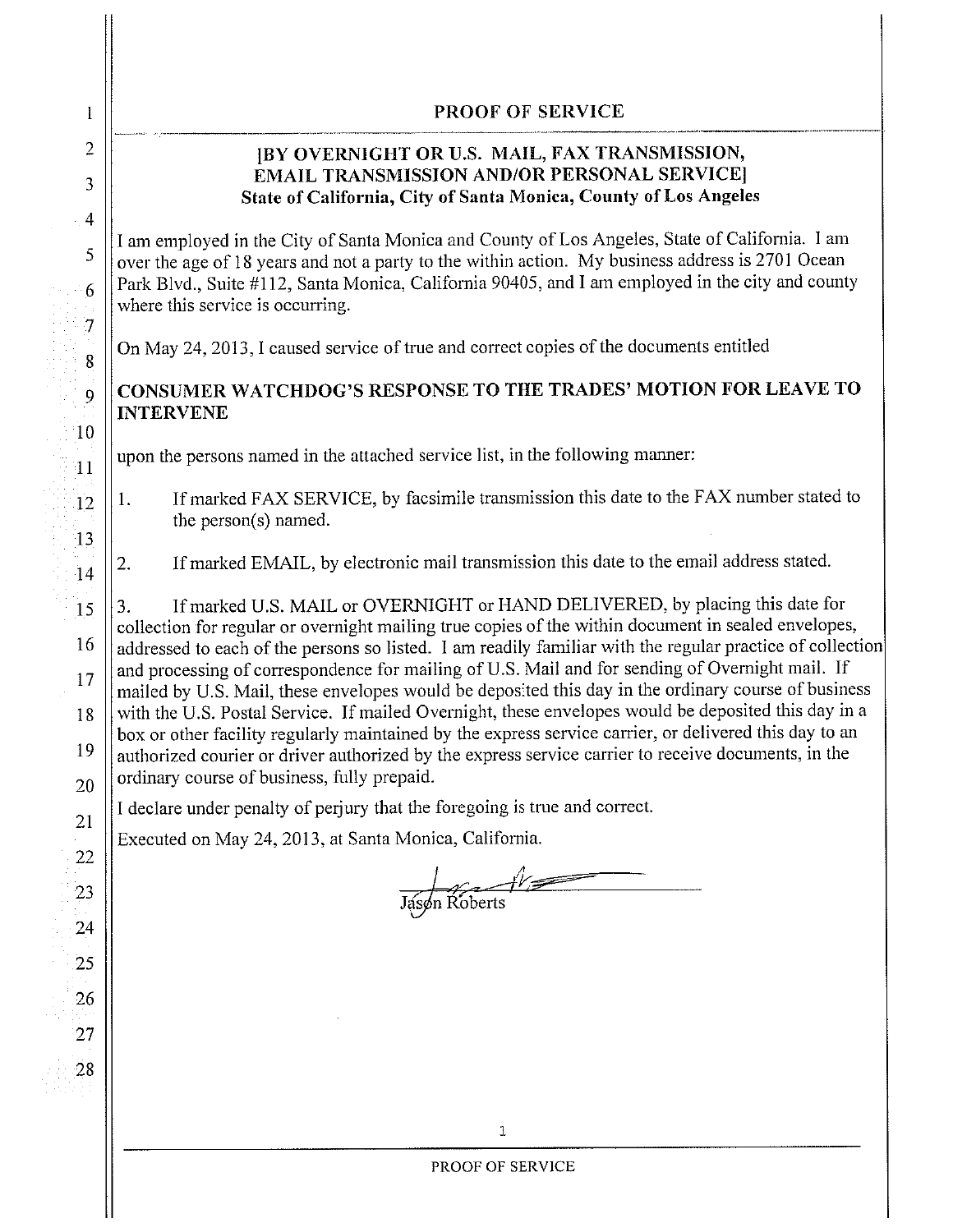#### 1. SERVICE LIST

#### **Person Served**

 $\mathbf{1}$ 

 $\overline{2}$ 

 $\overline{3}$ 

 $\overline{4}$ 

5

6

 $\overline{7}$ 

8

9

10

 $11$ 

12

13

14

15

16

17

26

27

 $28$ 

Kamala D. Harris Attorney General of California Steven Green Deputy Attorney General 1300 I Street Sacramento, CA 94244-2550 Tel: (916) 445-5367 Fax: (916) 327-2247 Steven.green@doj.ca.gov

#### **Method of Service**

| FAX                   |
|-----------------------|
| US MAIL               |
| <b>OVERNIGHT MAIL</b> |
| HAND DELIVERED        |
| <b>EMAIL</b>          |

W. Dean Freeman Felix E. Leatherwood **Supervising Deputy Attorneys General** Stephen Lew Deputy Attorney General 300 South Spring Street, Suite 1702 Los Angeles, CA 90013 Tel: (213) 897-8526 Fax: (213) 897-5775 Stephen.Lew@doj.ca.gov

Steven H. Weinstein 18 Marina M. Karvelas 19 Spencer Y. Kook Peter Sindhuphak 20 Barger and Wolen LLP 633 West Fifth street, 47th Floor 21 Los Angeles, CA 90071 22 Tel. No.: (213) 680-2800 Fax No.: (213) 614-7399 23 sweinstein@bargerwolen.com 24 mkarvelas@bargerwolen.com skook@bargerwolen.com 25 psindhuphak@bargerwolen.com

**FAX U.S. MAIL** 

- **OVERNIGHT MAIL**
- HAND DELIVERED
- X EMAIL

| FAX                   |
|-----------------------|
| X US MAIL             |
| <b>OVERNIGHT MAIL</b> |
| HAND DELIVERED        |
| EMAIL                 |